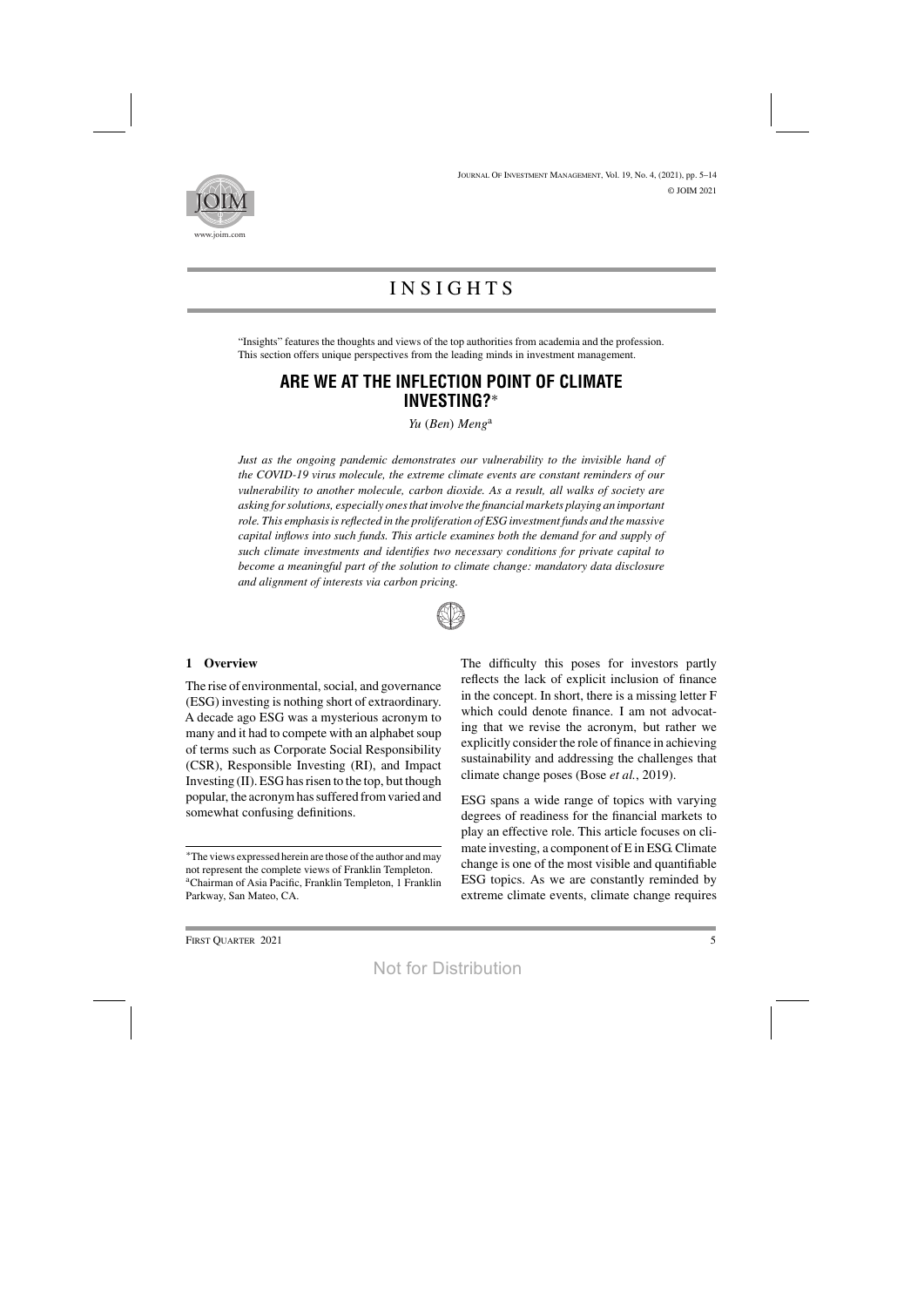urgent actions from all parts of the society and economy, including the financial markets.

This new model allows us to consider the drivers of demand for climate investing and the enablers of supply, to assess whether we are at an inflection point in finance. The example of climate change suggests that we are, but financial markets cannot respond efficiently to the risks and opportunities ahead without the information and alignment of incentives which drive both capital allocation and stewardship. There is an urgent need to close the gap in order that the inflection point for change does not become a tipping point into climate catastrophe.

# **2 Introduction**

Received wisdom in financial markets is being challenged by rising concerns with sustainability as human economic activity stresses planetary boundaries and societal expectations for shared prosperity rise globally. The adoption of the UN Sustainable Development Goals by close to 200 nations in 2015 is one sign of the shared global ambition to tackle climate change, eradicate poverty, end hunger, foster productive work and education, ensure gender equality and protect the natural environment (UN Sustainable Development Goals, n.d.). Finance will play a vital role in achieving these goals. However, there is a gap between the demand for capital to respond to the risks and opportunities of sustainability, and the enablers of supply, which would allow the financial markets to allocate capital efficiently. The result is more noise than signal.

The breadth and depth of climate change issues test conventional appraisal of risk and return. The question for investors is whether capital markets are at an inflection point that could bring rapid, transformative and potentially disruptive changes. If so, how can investors ride the waves

of change, which are driving both risk and opportunity in finance? In navigating the potential turbulence ahead, we need to close the gap between the demand for finance to address climate change, and the current constraints on supply capacity for markets to efficiently price those risks and opportunities. This article identifies two broad sets of constraints:

- (1) lack of investment-grade climate-disclosure data and analytics (usually as part of the broader ESG data disclosure and analytics); and
- (2) misaligned incentive (e.g., presence of fossil fuel subsidies and absence of carbon pricing).

This article conducts the gap analysis by mapping the drivers of demand for climate investment, identifying the gaps in capacity for supply needed for implementation and proposing a new framework for considering ESG investment which explicitly considers the role of finance in combating climate change.

# **3 The ESG Gold Rush**

Despite the hazy definitions, the ESG trends in finance have brought a veritable gold rush to the capital markets. According to Morningstar, in the fourth quarter of 2020 alone, investors directed \$152 billion into investments marketed as ESG, an 88% rise from the previous quarter (Hale, 2021). CNBC commented that by year end, sustainable investing of some variety now accounts for about a third of total assets under management in the US (Nason, 2020). A large portion of the asset management industry now claims ESG credentials, but this in turn has prompted questions as to whether the marketing claims are entirely credible. A study by Barclays concluded that the holdings and risk exposures of ESG-labeled funds are not really different from those of conventional funds (Barclays, 2020).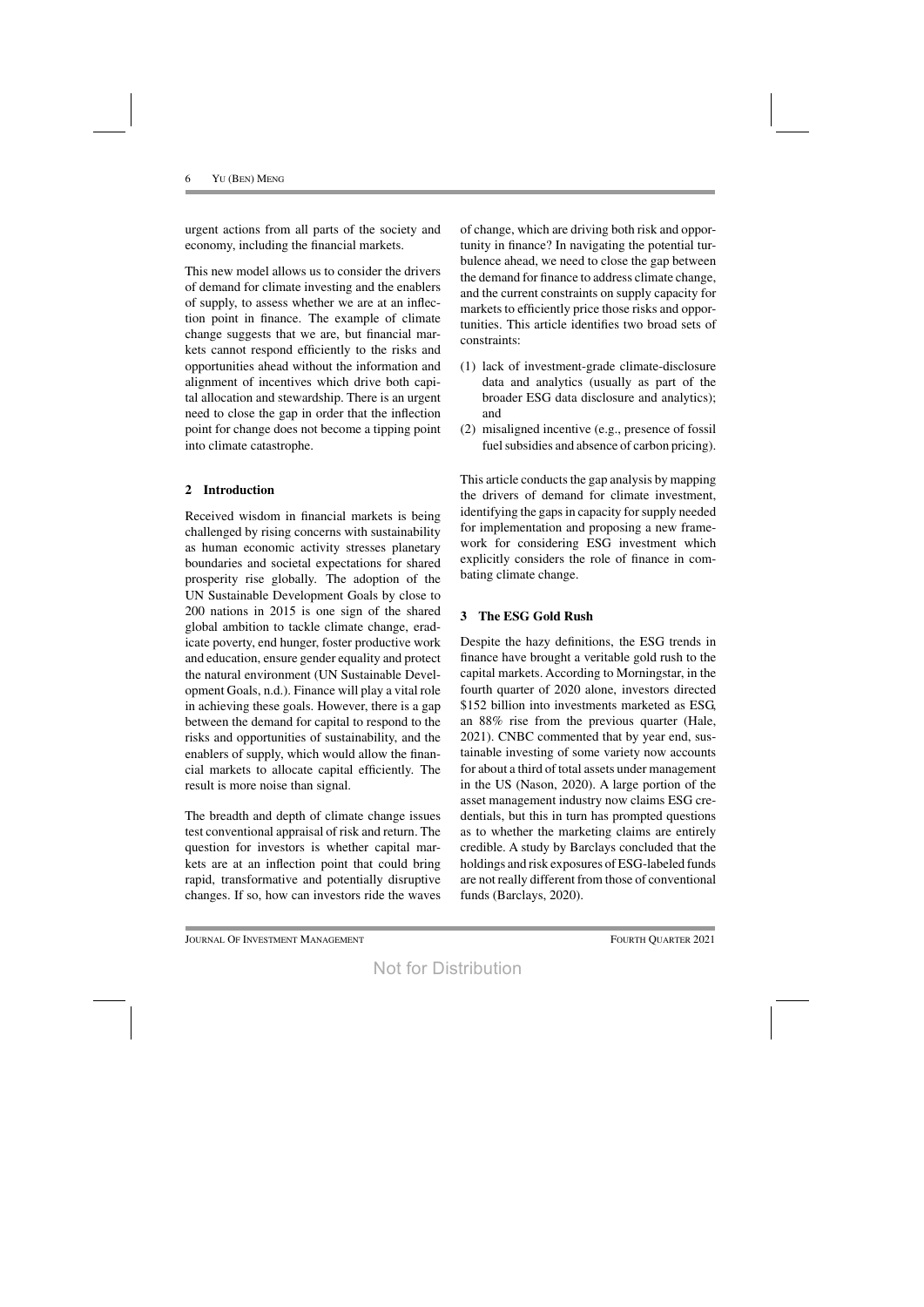The concern that ESG suffers from "virtue signaling" which could mislead investors has prompted a risk alert from the SEC stating that "firms claiming to be conducting ESG investing need to explain to investors what they mean by ESG and they need to do what they say they are doing" so "investors know what they are getting when they choose a particular fund, advisor, strategy or product" (Peirce, 2021).

This warning shot from the US regulator has come alongside a new push to develop standards for reporting by companies on ESG, both internationally via the new International Financial Reporting Standards (IFRS) International Sustainability Standards Board and proposed rulemaking on climate change at the SEC. The SEC risk alert shows that the investment management industry itself will not be exempt from scrutiny.

Notwithstanding the uncertain status of ESG claims, the furious speed of money flooding into funds claiming sustainability credentials shows that financial markets could be recognizing an inflection point on the horizon.

What then, in financial markets, do we mean by an inflection point? Essentially it is when everything changes rapidly, at pace and scale. A vivid example is the energy transformation in transport, which has led to electric vehicle manufacturer

Tesla, outranking competitors reliant on the internal combustion engine fueled by carbon heavy gasoline and diesel.

An inflection point denotes change, but it does not indicate how that change will unfold. Work from evolutionary science provides a useful model for considering the path ahead through the Darwinian Gradualism or Punctuated Equilibrium Model (Figure 1) first proposed by Eldredge and Gould (1972).

We can use the evolution of transportation to illustrate the concept of Punctuated Equilibrium and the importance of identifying the inflection point. In transportation, one can argue that the horse carriage represents *The First Equilibrium* which spans over a thousand years of human history until the invention of the first working internal combustion engine automobile by Karl Benz in 1885 when *The Second Equilibrium* began. The commercial rollout of Nissan Leaf in 2011 represents the first practical electric passenger vehicle and hence *The Third Equilibrium*. Now a decade later, we are about to enter *The Fourth Equilibrium*—the autonomous vehicle era. Each switch of the market equilibrium represents an inflection point.

Why does the inflection point matter? Inflection points often represent existential risks as well as



**Figure 1** Gradualism and punctuated equilibrium models (Eldredge and Gould, 1972).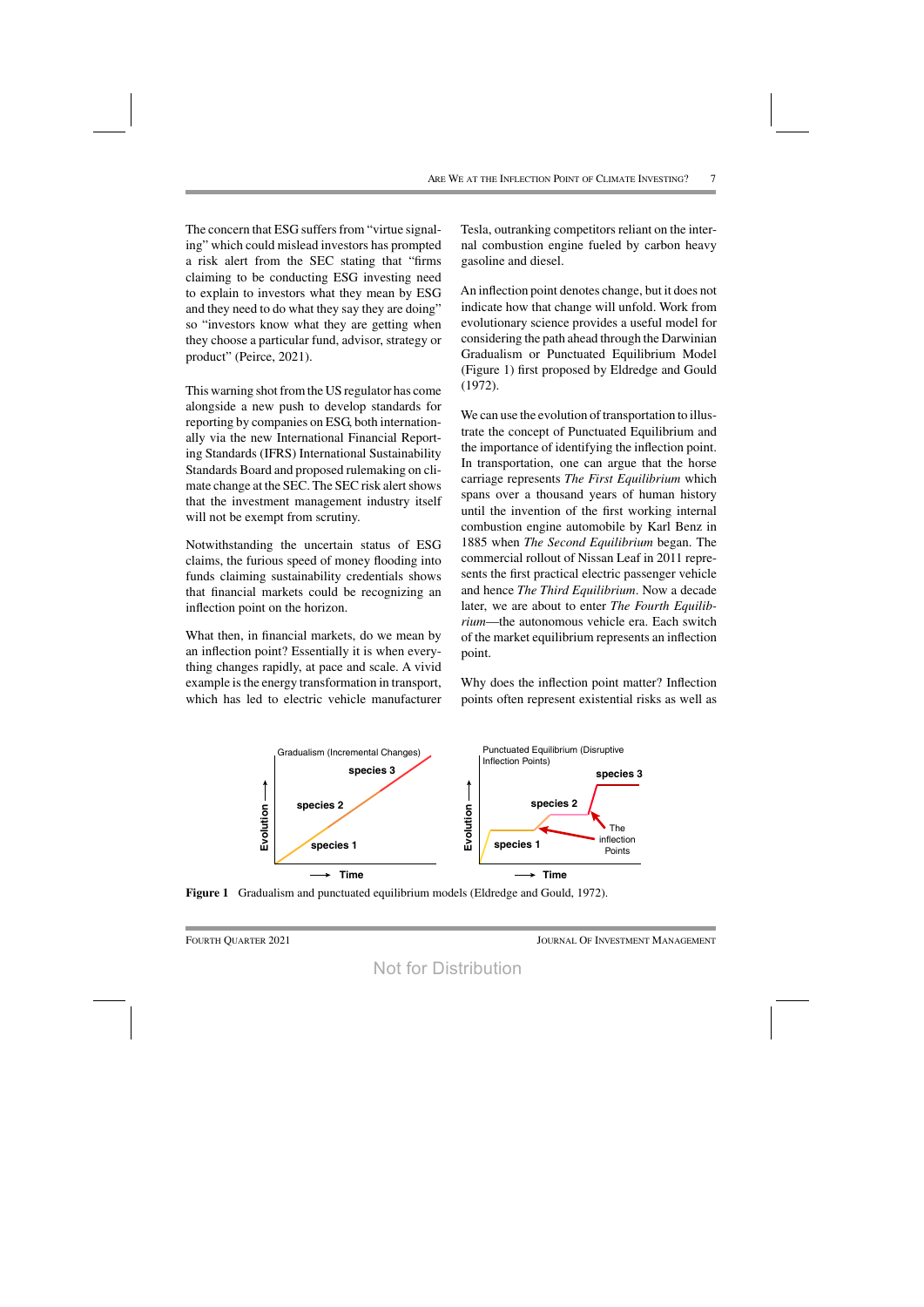great opportunities. As in the example of transportation, the duration of each equilibrium is getting shorter and the disruption is happening faster. Market-leading incumbents lose out to new entrants not because they do not see risks and opportunities but because they focus on taking *incremental* steps in the *existing* framework or mindset.

With approaching the inflection point in a "punctuated equilibrium" situation, it is critical to identify the inflection point and adopt *drastic* measures when necessary, to mitigate risk as well as capture new opportunities.

Arguably, financial markets are facing an inflection point on climate change. The warning signs are coming from science, civil society, governments, and even the courts. The financial markets are rapidly responding but the efficiency of that response is being hindered by lack of information and by misaligned incentives.

#### **4 The Science of Planetary Boundaries**

An important signal to the markets came from the International Energy Agency (IEA) which is the global body appointed to advise world governments on progress in response to climate change.

Their most recent assessment offers a stark warning of the risks ahead for financial markets. They conclude that in order to have a 67% probability of limiting global warming to no more than 1.5 degrees Celsius, there can be no further investment in coal, oil, gas, and tar sands (Plumer, 2021).

The IEAconclusion is a profound insight into how the science of planetary boundaries translates into investment risk. The position is summed up by Bose *et al.* (2019) as follows:

"There is a growing recognition that the unprecedented scale of human economic activity has caused stresses on natural ecosystems. These include global warming, fresh water scarcity, the diminished availability of arable land in the face of increasing global population, the collapse of pollinating insect colonies, plastic pollution and the degradation of fish stocks in oceans, and the potentially adverse impact of endocrine disruptors on human reproductive systems. The possibility that anthropogenic activity has already breached four out of the nine planetary boundaries and is in danger of breaching others infuses an urgency into calls for the financial system to be an immediate and active contributor to broad-based efforts to address sustainability." (Plumer, 2021)

# **5 Policy as a Driver**

The landmark Paris Agreement on climate change was adopted in 2015 after 20 years of failed effort to establish a global policy framework for the transition to a low carbon economy, in response to the science on global warming. Under this landmark agreement each nation has set its own Nationally Determined Contribution to holding global warming to "well below two degrees Celsius". With the global economy currently on track for global warming at twice or three times that, there is a complex and daunting challenge ahead for transforming the world economy to low carbon. Ahead of the 26th meeting of the Convention of the Parties (COP 26th) significant commitments are being made, for example, by Japan, the UK, US, and Europe committing to net zero emissions by 2050 and China proposing the same for 2060. This rachets up the pace and scale of policy as a driver of demand for financial markets to respond.

Financial market regulators have been actively responding, across all major markets. The US Commodities and Futures Trading Commission Government appointed a special committee to examine financial risks due to climate change chaired by Wall Street veteran and eponymous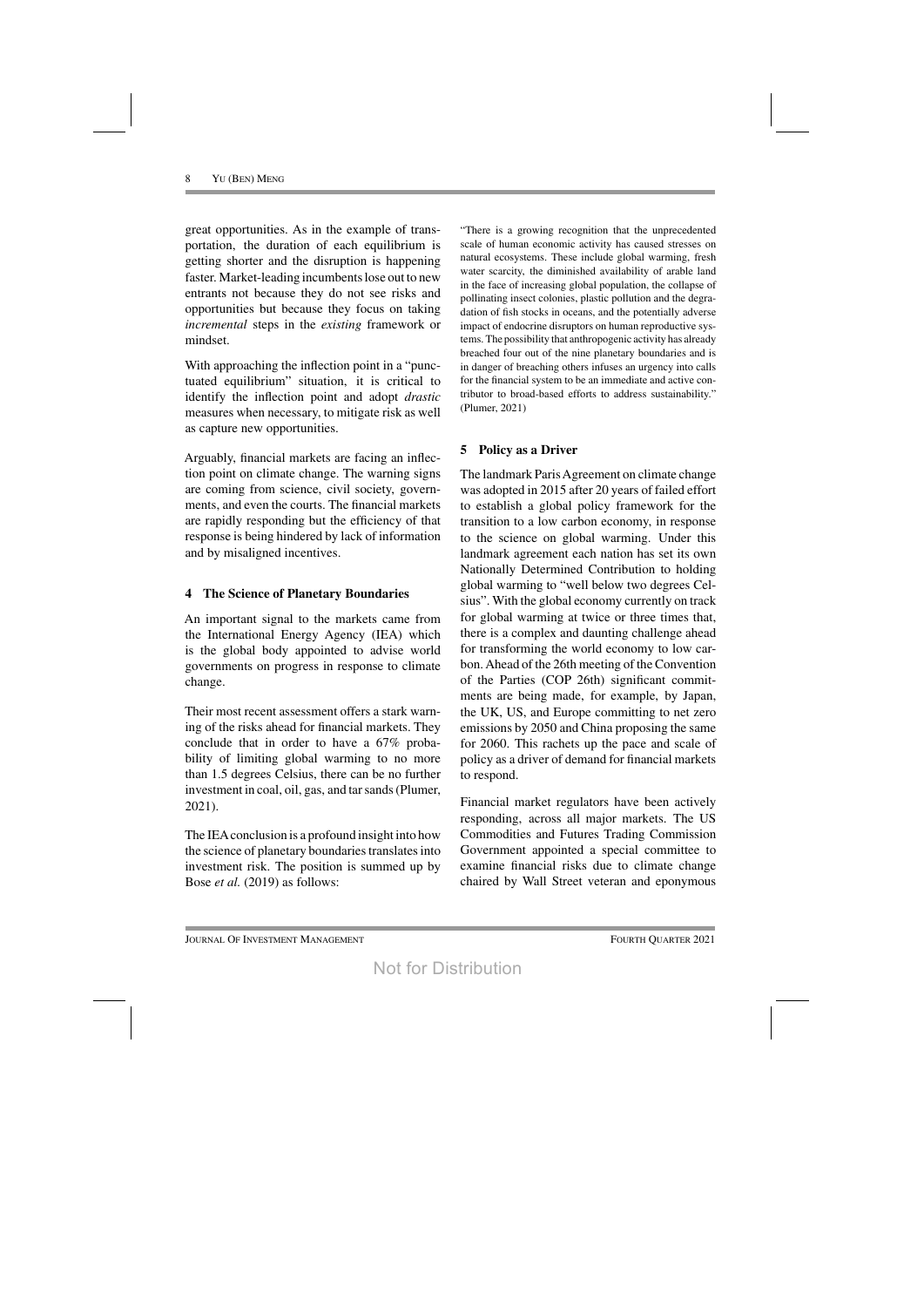founder of the Black–Litterman global equilibrium asset allocation mode, Bob Litterman.

The recommendations of the CFTC report on climate change can be read as the emergency handbook for financial markets which need to price risk or respond to uncertainty. This requires information on climate risks which provides a true and fair picture of a company's finances. Likewise, the recommendationsinclude addressing the skewed incentives which hamper market efficiency, notably to call for the removal of subsidies to fossil fuels and to introduce carbon pricing. These bold recommendations have now been endorsed by the G20 and will be a central topic of discussion at COP 26th bolstered by the commitments of the European Sustainable Finance Directive and China's Green Finance Taskforce.

#### **6 Investors DIY**

In response to the science and the changing regulatory landscape, investors have been gathering force both to call for regulatory action on corporate reporting and carbon pricing, whilst also taking to private ordering with the companies they invest in. One example is Climate Action 100+ which includes signatories investing over \$60 trillion AUM which are tackling the systemically important carbon emitters that form the third largest source of greenhouse gas emissions on the planet after China and the US.

The investor focus goes beyond simply reporting, but includes board governance, through demands for directors to demonstrate their "climate competence," and ensure internal incentives are aligned with the Paris goals, through executive compensation targets and political lobbying policies to ensure a "just transition" that is financially viable and fair to workers and communities. An example is BP, one of the world'slargest oil companies, which has put its top  $14,000$  executives into a new

bonus scheme linked to emissions reduction, to drive further alignment of CAPEX with their net zero commitments.

The support of industry leaders, such as Hiro Mizuno, former chief of the world's largest pension fund, the Government Pension Investment Fund of Japan, has been critical to this work in overcoming the "tragedy of the commons" by recognizing that universal owners must understand and respond to risk which is both on and off the balance sheet. In so doing he has given practical effect to the concept of being a universal asset owner, first mapped by Hawley and Williams over 20 years ago (Hawley and Williams, 2000).

The demand from investors for the integration of climate risk and opportunity into corporate reporting is prompting a response from accounting standard setting bodies both internationally and in the US. Recognizing the need to ensure that corporate reporting is both true and fair, both SEC and IFRS are moving to develop the reporting standards, regulatory oversight, internal controls by audit committees and auditors that will be transformative in the financial markets' ability to price risk, allocate capital, and exercise stewardship.

Investors are taking matters into their own hands, not only calling on regulators to act with the urgency on information and incentives. The rise of asset aggregators comes with aggregated influence. A recent study published by Harvard Business Review estimates that the top 10 asset managers represent 34% of the global AUM (Eccles and Klimenko, 2019). The transition, from a large number of small individual investors to a small number of large asset aggregators with acquired shareholder rights, makes it possible for individual investors to exert influence collectively. This brings a private ordering force to bear which is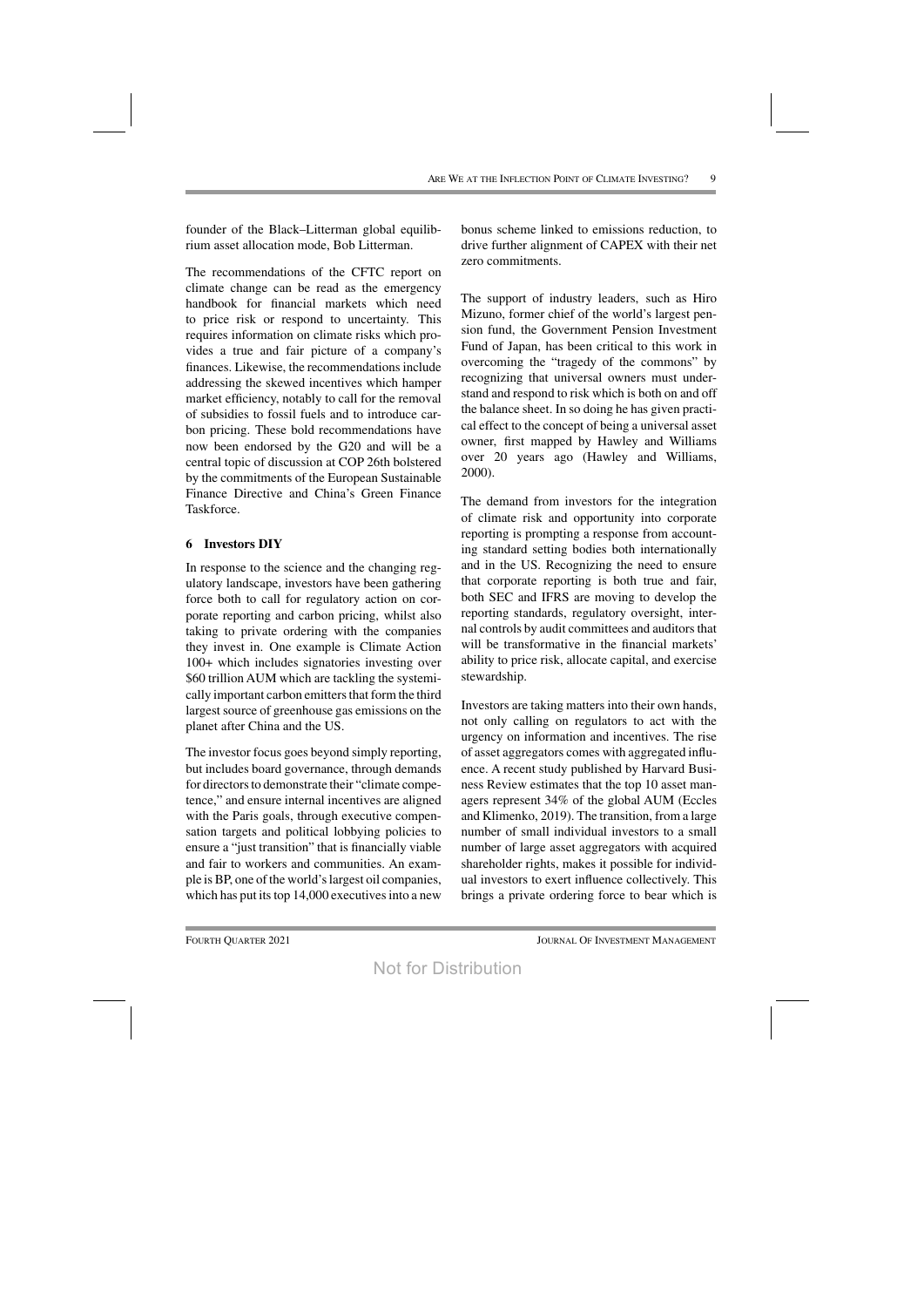intersecting with the national and global policy measures that are speeding change.

The world of philanthropy is also moving rapidly to understand that they have a leading role as innovators, thought leaders, and catalysts for change. An elegant agenda for change is presented in Bill Gates' book "How to Avoid a Climate Catastrophe" (Gates, 2021). It provides a powerful call to action which is being heard by many in private family offices which direct philanthropic money to NGOs and community projects worldwide to realize the Sustainable Development Goals, which in themselves demonstrate the global consensus on the potential to care for humanity. In our model for sustainable finance, this is ensuring that human capital is taken care of.

These forces are bringing a sea of change to the capital markets.

# **7 Judgment in Court: Litigation Risk**

From this powerful mix of science, policy, and finance, came a dramatic court case involving Shell in May this year, which demonstrates that litigation risk will become a powerful force in driving the energy transition. Client Earth is a UK-based project established to sue companies that are unwilling to take their existential externalities onto the balance sheet which could result in a multibillion write-downs of assets.

# **8 The Arc of History: Future Generations**

Society has a long history of civilizing the financial markets and moving humanity forward. Over the time period in which we see the Anthropocene age breaching planetary boundaries through the impact of the industrial age, we have also seen the declaration of universal human rights and the setting of global Sustainable Development Goals that include an end to poverty, hunger, inequality, and environmental degradation. That vision of sustainability is championed not just by leaders but by a new generation calling for change and willing to challenge the slow pace of change.

Greta Thunberg's eloquent and powerful call for climate justice echoes the demands of the young for their elders to take charge and address an existential risk which threatens their future.

Greta Thunberg is not alone. There is a noticeable generational shift in the drive for climate investing. A recent Pew Research (Parker and Igielnik, 2020) finds that a majority of the younger generations (Gen Z and Millennials) agree that human activity is the cause of extreme climate events. The same survey finds that the younger generations are also more progressive in their views and more pro-government in seeking solutions.

We invest in a company for its future, not its past, and we can gauge the future of a company by how it responds to the coming generation and changing societal expectations. This poses the question not of why, but of how the financial markets can address climate risk. For this, we turn to the gap between demand and supply.

# **9 The Enablers of Supply of Financial Solutions**

The forces driving demand for climate investing are complex and powerful; however, demand alone will not ensure transition to a low-carbon economy. This requires that financial markets have the capacity to respond. That response is currently limited by the following two constraints:

- (1) Lack of standards, data, and analytics
- (2) Misaligned incentives

Standards, data, and analytics are the foundations of any investment strategy. However, when it comes to ESG investing, these remain the biggest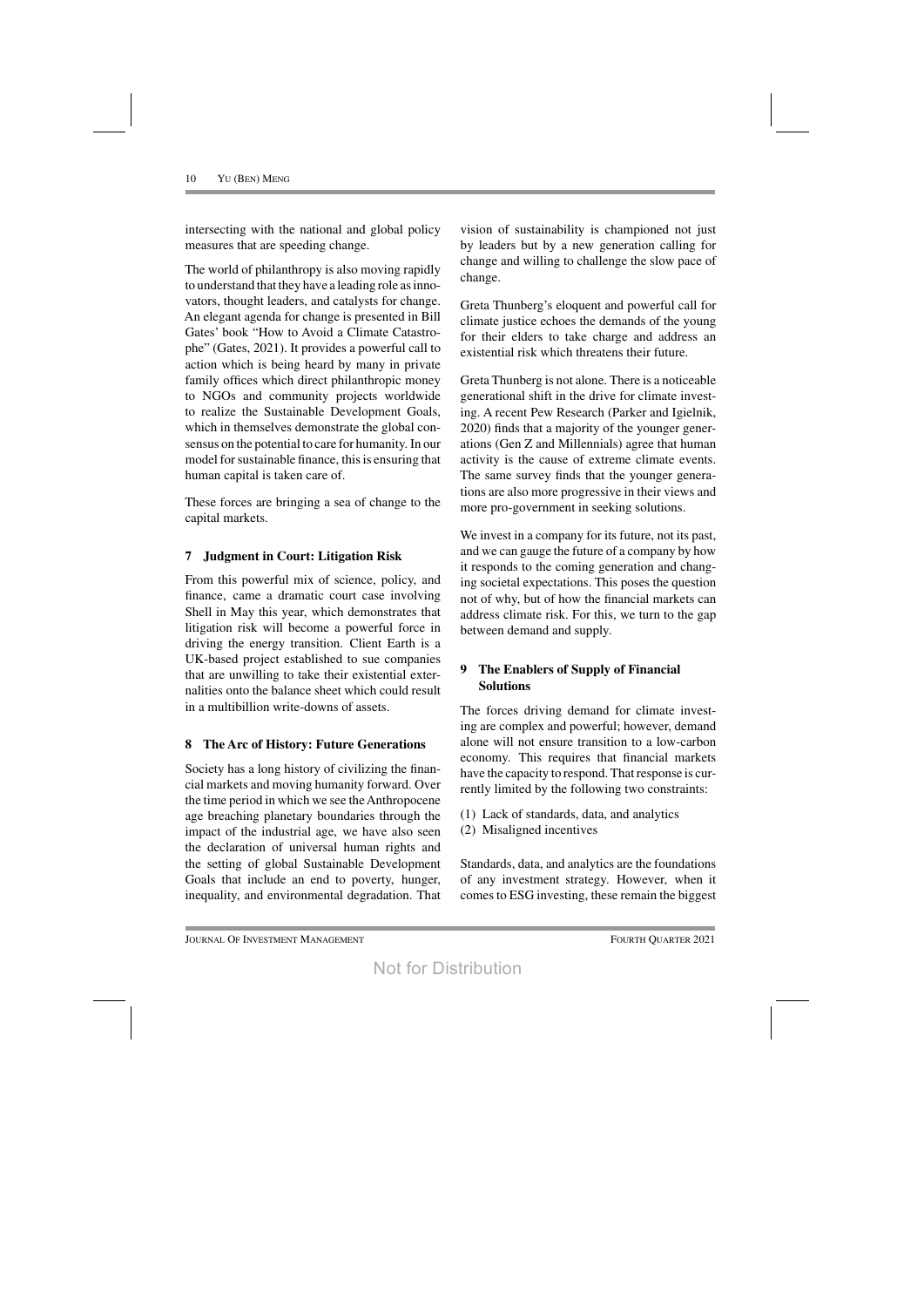hurdles. "Aggregate Confusion", a term coined by Berg *et al.* (2020) summarizes it well.

The study uses ESG scores from six prominent scoring agencies and found that there are significant levels of divergence among the ESG scores and the consequences include:

- (1) ESG considerations are less likely to be reflected in security prices because investors are confused;
- (2) Companies are less likely to improve their ESG performance because they are confused; and
- (3) ESG analytics are less likely to develop because empirical researchers are confused

#### **10 The Hope**

IFRS Foundation announced in March this year that it is establishing an International Sustainability Standards Board. This important initiative is very timely (or arguably long overdue) and supported by other organizations such as International Organisation of Securities Commissions, which coordinates the world's financial regulators.

Hopefully, this new international reporting standard will consolidate various standards today (e.g., The Carbon Disclosure Project, The Value Reporting Foundation, and the Global Reporting Initiative) and address "aggregate confusion".

Likewise, the SEC has opened up consultation on a new set of climate risk reporting standards which at the time of writing had attracted several thousand comments from investors. The call for sustainability data disclosure to be fully integrated with and held to the same standards as financial data disclosure (e.g., timeliness, comprehensiveness, reliability, and auditability) is well argued by many, notably Lynn Forester de Rothschild for the Vatican-supported Council on Inclusive Capitalism:

"measurement and disclosure that is comparable, consistent and material accelerates the sustainable investment necessary to drive needed structural changes. We are encouraged by the growing convergence of existing global reporting frameworks among the standard setters..."<sup>1</sup>

Due to potential litigation risk, companiesin some markets may choose not to disclose incomplete or less accurate but material ESG data; the regulators have a role in requiring disclosure of decisionuseful information to investors by adopting restatement and safe harbor rules.

If IFRS and SEC can get us past the data and standards challenges, this would be a game changer in ESG investing because with "investment grade" data, the financial market is able to quickly develop analytic tools, benchmarks, and performance attribution systems.

Market efficiency relies upon quality information and incentives being aligned. Quality data enables the financial markets while aligned incentives motivate the financial markets. We change behavior by changing incentives.

Incentives need to be aligned through removal of subsidies to fossil fuel and establishing carbon pricing to account for externalities. According to the Greenpeace (n.d.), fossil fuel subsidies come in two forms: direct subsidies (mainly in tax breaks and preferential accounting treatments) and indirect subsidies (such as benefits of Master Limited Partnerships). At the minimum, the subsidies to fossil fuel industry need to be removed, if not redirected to clean energy industry.

Removal of subsidies to fossil fuel industry levels the playfield. Adoption of a carbon pricing scheme incentivizes innovations and accelerates the transition to a low-carbon economy by explicitly pricing the environmental and social externalities of the fossil fuel industry. We may not yet know what the right price of carbon should be, but there are many encouraging signs. There are early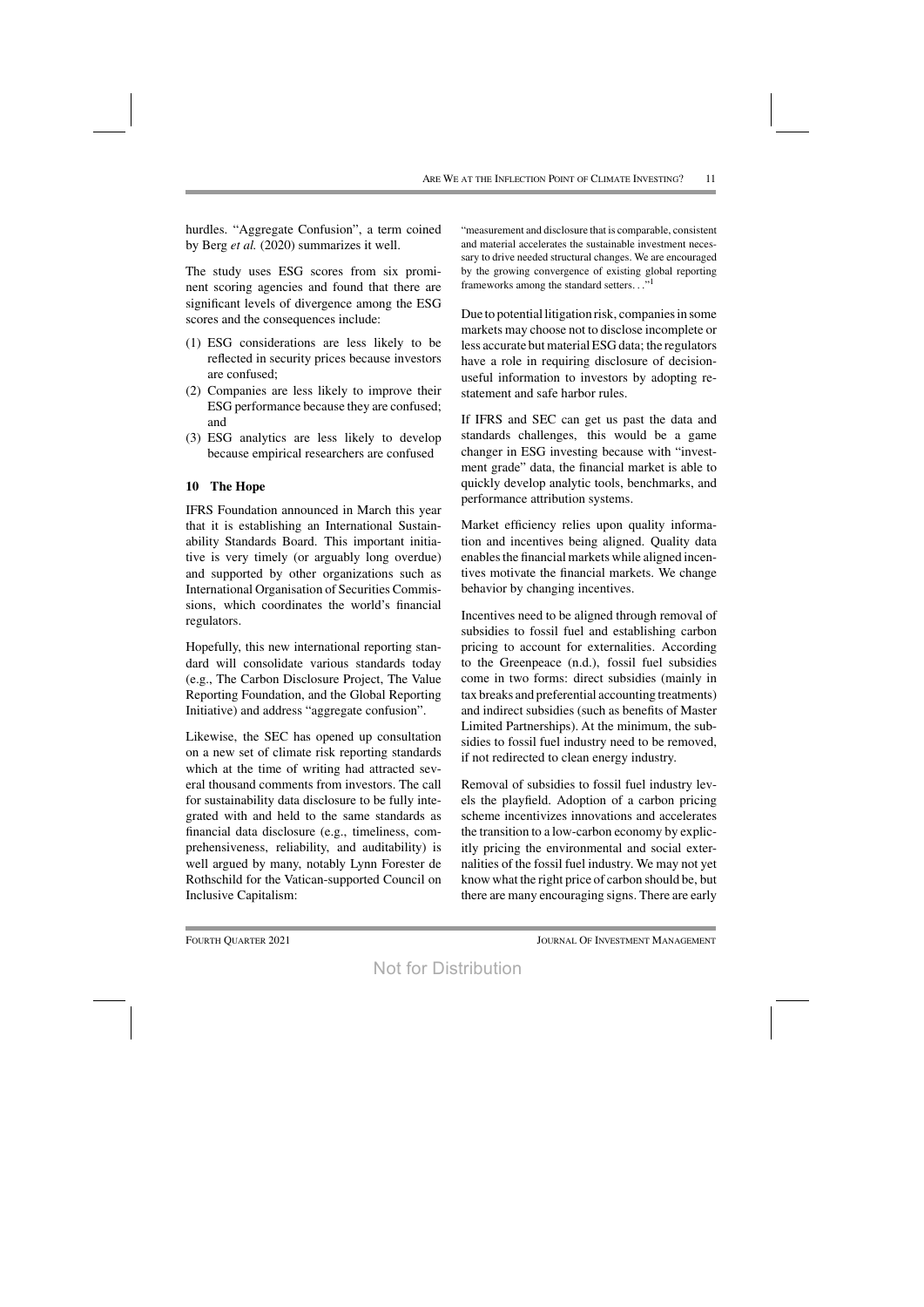

evidences that carbon pricing does reduce carbon dioxide emissions (Best *et al.*, 2020). On the policy front, it is likely that the US, under Biden administration, will adopt some carbon pricing measures while both EU and China indicate that they are ready for a border adjustment carbon tax. In July 2021, the Third Finance Minister and Central Bank Governors meeting of the G20 endorsed carbon pricing "... if appropriate, the use of carbon pricing mechanisms and incentives, while providing targeted support for the poorest and the most vulnerable"<sup>2</sup>

Carbon pricing is a market-based mechanism to change behavior of companies and individuals by changing incentives.

There also need to be aligned incentives at the micro level through ensuring corporate management is being rewarded for achieving emissions reduction and not just expansion of fossil fuel proven reserves, which has been a common measure in the oil and gas industry.

Similarly, incentives need to be aligned across the financial sector by ensuring that mandates for investment managers include performance targets for emissions reduction in line with Paris goals. Without this, a short-term financial success by a fund manager could be at the expense of undermining long-term sustainability of returns, as our stock of financial, human, and natural capital is degraded which will reduce future flows that are needed to pay long-term liabilities.

With these incentives in place, the financial markets will be motivated to address climate change crisis.

In climate investing, we need to "Mind the Gap", as London Transport reminds us when we disembark from an underground train. The gap that we need to mind in finance lies between the demand for climate investing, and the constraints on supply for enabling implementation. As with our example of equilibrium points and disruption, we can see that finance is at an inflection point, but the gap needs to be closed.

# **11 Conclusions**

The "Why" for climate investing is very clear. It is driven by science, civil society, policy makers, and our desire to survive as a species. The "How" for ESG investing is very unclear. Investors do not have the tools nor the incentives to close the gap. Data standardization and measures to align incentives are the two leading indicators for approaching the inflection point.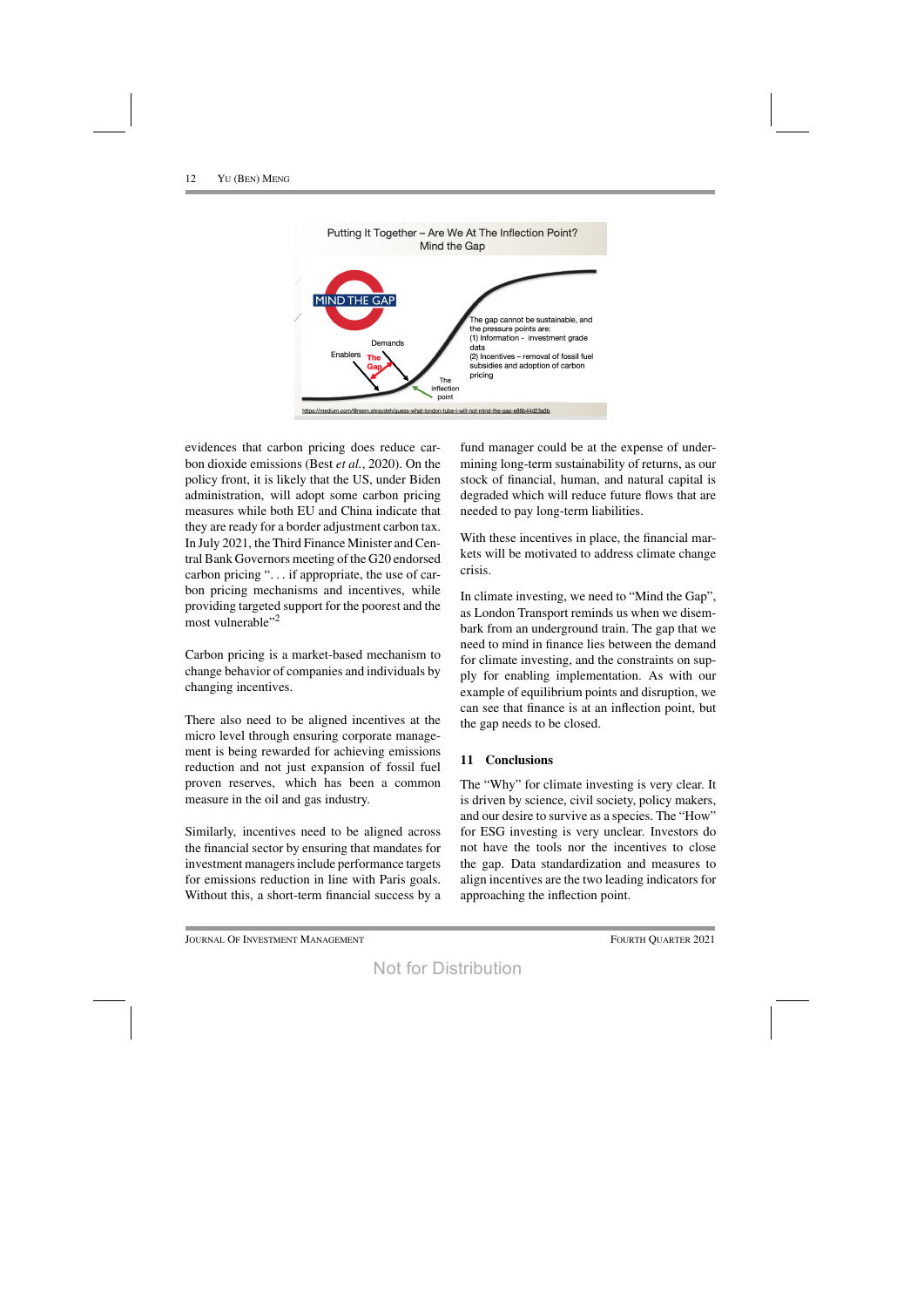The financial market is motivated and (mostly) efficient and the gap between demand and supply of ESG strategies is not sustainable, and we should be prepared for a disruption. The timing is evidently urgent. "Now" is the obvious answer. In addition to the financial debt, how much more climate debt do we want to leave to the future generations? As we see the raging wildfires acrossthe Pacific NorthWest alongside equatorial heat waves in temperate regions, and devastating floods in Europe, Japan and China, the physical impact of climate change is already with us. The question now is: can we do what is needed at the pace and scale? Can we close the gap?

#### **12 The Future: We Rise to The Challenge**

Both climate risk and the on-going COVID 19 viral pandemic represent a systematic risk to humanity and demonstrate our vulnerability. Climate change and the pandemic are driven by molecules whose transmission does not respect national borders, which in turn requires collaboration at a global scale. How we, humanity, mobilized all the resources to rise to the challenge and develop effective vaccines in such a short-time period is nothing short of extraordinary. Reading the book "The Code Breaker: Jennifer Doudna, Gene Editing, and the Future of the Human Race" by Walter Isaacson (2021) gives me goosebumps. How we developed effective COVID-19 vaccines so quickly shows the way. Science, policy, civil society, business, and finance are all playing a critical role, in partnership globally to tackle the pandemic. Similarly, the complex, urgent, and global challenge of climate change requires cross border, crosssectoral partnership. With the advent of data driven by science, policy to remove fossil fuel subsidies(Environmental and Energy Study Institute, 2019) and adoption of carbon pricing (The World Bank, n.d.) transformation to a low-carbon economy is not only possible but necessary. We can rise to the challenge of combating climate change, just as how we rose to the challenge of COVID-19 crisis.

Yes, we can do it!

#### **Notes**

- <sup>1</sup> Council for Inclusive Capitalism with the Vatican Statement (2021).
- <sup>2</sup> https://www.g20.org/wp-content/uploads/2021/07/Comm unique-Third-G20-FMCBG-meeting-9-10-July-2021.pdf

#### **Acknowledgment**

This piece benefited greatly from numerous conversations with Anne Simpson, a dear friend and former colleague at CalPERS. The breadth and depth of her knowledge on the subject matter are unparalleled. It was her generous help, edits, enthusiasm, and encouragement that propelled me to the finish line.

#### **References**

- Barclays. (2020). "ESG Funds: Looking beyond the Label. Barclays.com," https://www.investmentbank.barclays. com/our-insights/3-point-perspective/esg-funds-lookingbeyond-the-label.html.
- Best, R., Burke, P. J., and Jotzo, F. (2020). "Carbon Pricing Efficacy: Cross-country Evidence (CCEP Working Paper 2004) Crawford School of Public Policy Centre for Climate & Energy Policy," https://ccep. crawford.anu.edu.au/sites/default/files/publication/ccep\_ crawford\_anu\_edu\_au/2020-06/wp\_2004.pdf.
- Bose, S., Dong, G., and Simpson, A. (2019). *The Financial Ecosystem: The Role of Finance in Achieving Sustainability* (1st ed.). Palgrave Macmillan.
- Eccles, R. G. and Klimenko, S. (2019). "The Investor Revolution," *Harvard Business Review* https://hbr.org/2019/ 05/the-investor-revolution.
- Eldredge, N. and Gould, S. J. (1972). "Punctuated Equilibria: An Alternative to Phyletic," *Models in Paleobiology*, 82–115, Retrieved July 18, 2021, from https:// thebrain.mcgill.ca/flash/capsules/outil\_bleu09.html.
- Environmental and Energy Study Institute (2019, July 29). "Fact Sheet| Fossil Fuel Subsidies: A Closer